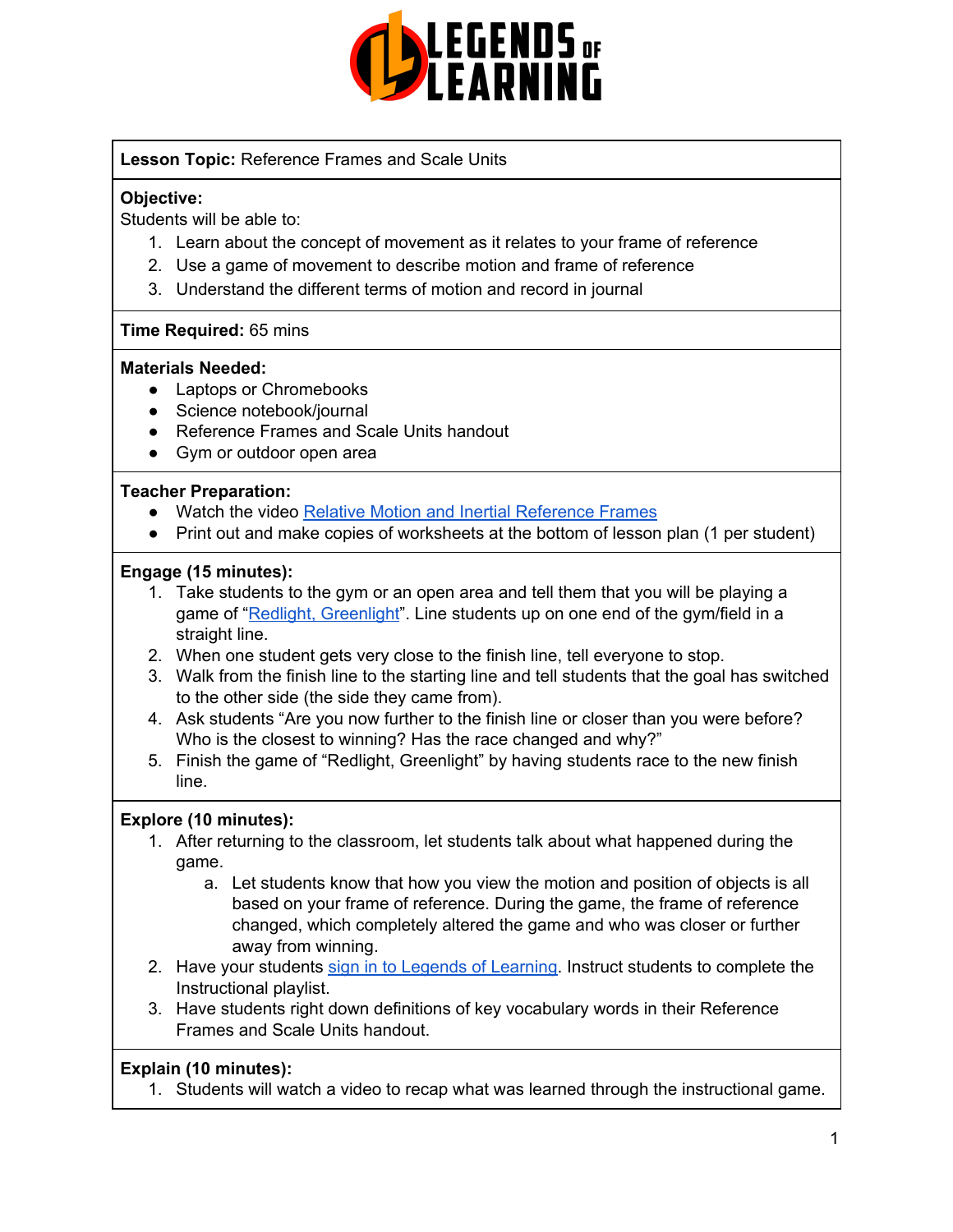

Stop the video during examples to see if students can relate what was done in the game to the video.

a. Relative Motion and Inertial [Reference](https://www.youtube.com/watch?v=wD7C4V9smG4) Frames

#### **Elaborate (20 minutes):**

- 1. With students in pairs, have them answer the scenarios provided in the Reference Frames and Scale Units handout.
- 2. Discuss answers with students to help clarify any misconceptions.
- 3. Ask students if they have ever encountered this scenario: "You're sitting in a car that is not moving and the car is next to a tractor trailer, like sitting in traffic for example. You're looking at the tractor trailer, daydreaming about getting home and playing video games, and then suddenly you are moving backwards! In a panic, you look at the other cars around you and notice they are sitting still and somehow, you have not crashed into the car behind you. Then, you realize that you're not moving backwards, but the tractor trailer starting moving forward. Why do you think you had that feeling of moving backwards when the tractor trailer started moving?"
	- a. Answer: Your frame of reference, which usually is something stationary, starts moving and motion is relative. Having your frame of reference suddenly start moving "tricks" your brain into thinking you are actually the one moving, not the truck.

#### **Evaluate (10 minutes):**

- 1. Have your students sign in to Legends of [Learning](https://intercom.help/legends-of-learning/en/articles/2154920-students-joining-a-playlist). Instruct students to complete the Content Review playlist.
- 2. [Analyze](https://intercom.help/legends-of-learning/en/articles/2154918-tracking-student-progress-and-performance) student results to determine what concepts need to be a focus for reteaching.

#### **Additional Lesson Strategies:**

- To use Legends for additional instruction, create a [custom](https://intercom.help/legends-of-learning/en/articles/2154910-creating-a-playlist) playlist with an [instructional](https://intercom.help/legends-of-learning/en/articles/3505828-types-of-games) [game](https://intercom.help/legends-of-learning/en/articles/3505828-types-of-games) and pre and post [assessment](https://intercom.help/legends-of-learning/en/articles/2154913-adding-assessments-to-a-playlist).
- To use Legends for a quick formative [assessment](https://intercom.help/legends-of-learning/en/articles/2154913-adding-assessments-to-a-playlist), create a 5-question assessment in a [playlist](https://intercom.help/legends-of-learning/en/articles/2154910-creating-a-playlist).
- To use Legends for a student-directed experience, create a [targeted](https://intercom.help/legends-of-learning/en/articles/3340814-targeted-freeplay) freeplay playlist.
- Encourage students to play on their own at home in Legends of Learning: [Awakening](https://intercom.help/legends-of-learning/en/articles/2425490-legends-of-learning-awakening) for a student-driven experience including avatars, battling, and quests all centered around topics they are covering in class.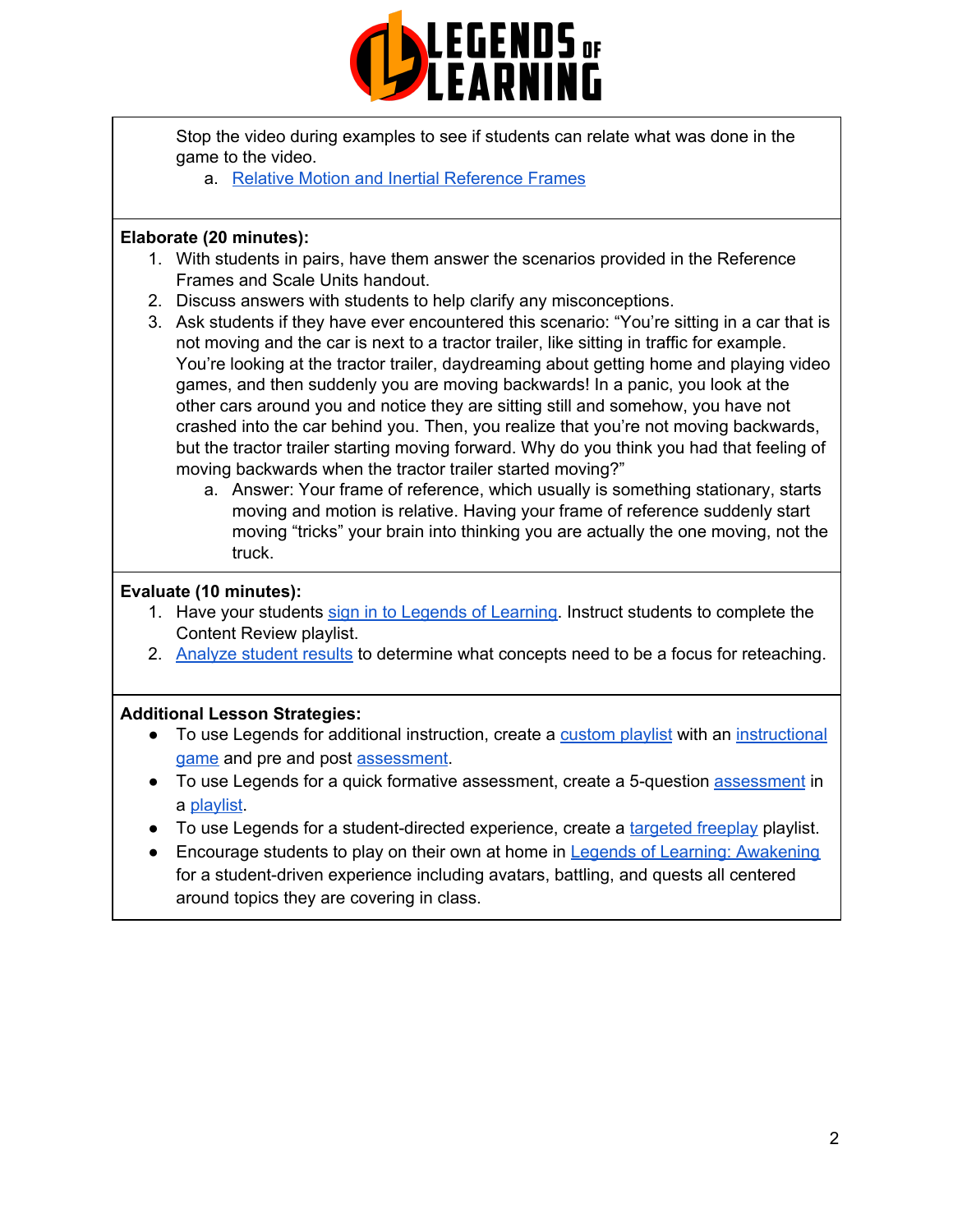

# **Reference Frames and Scale Units**

**While playing the game in Legends of Learning, write down the definition of the following key vocabulary words:**

Motion-

Velocity-

Position-

Time-

# *Think about each scenario and answer accordingly.*

1. You are in the backseat of a car moving in a straight line at a constant speed. You toss a tennis ball straight up. Where does it land?

*In your hand in front of you behind you*

2. You toss the tennis ball straight up again. While it is in the air, the car accelerates forward. Where does the ball land?

*In your hand in front of you behind you*

3. You toss it again. While it is in the air, the car slams on its brakes. Where does the ball land?

*In your hand in front of you behind you*